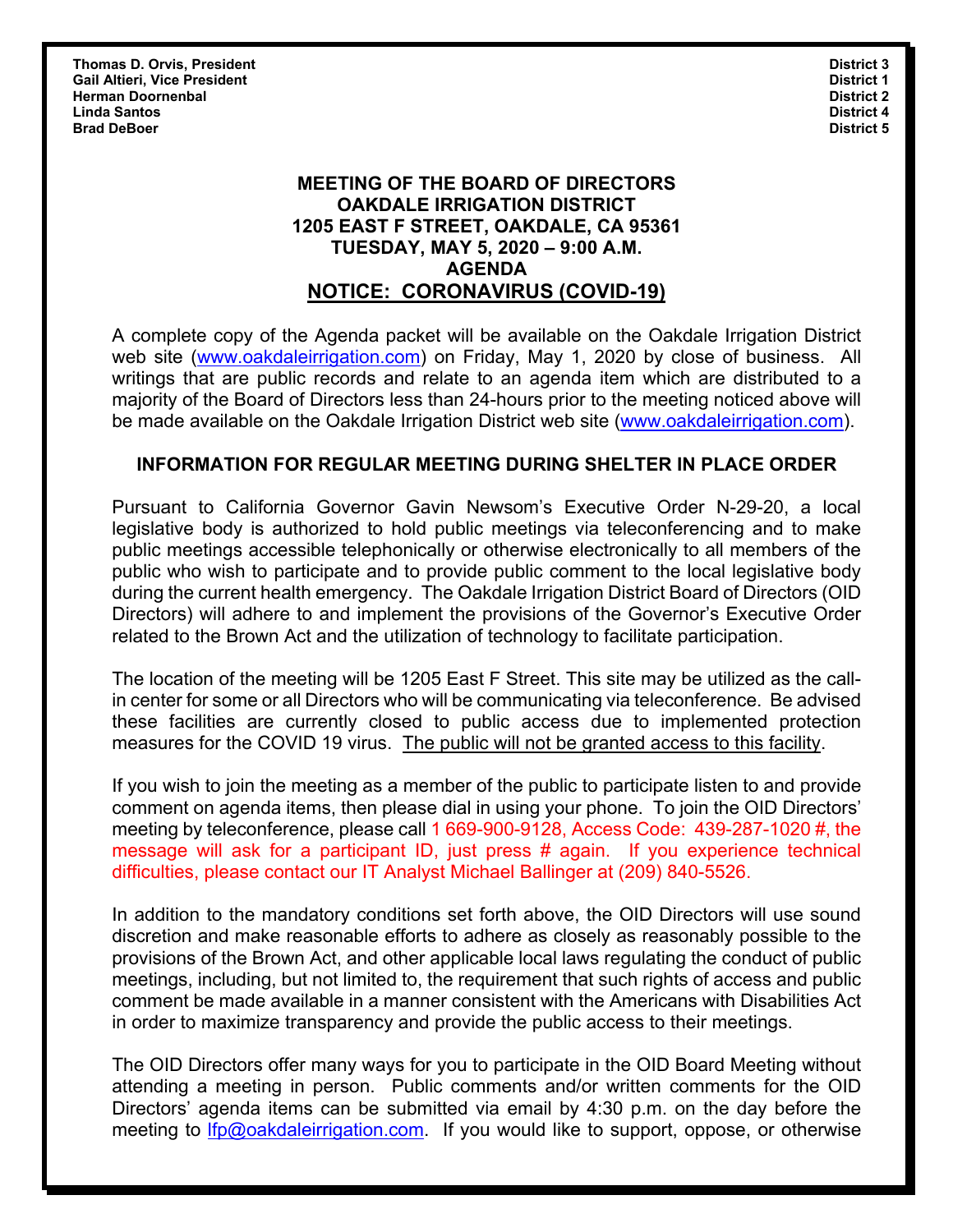comment on an upcoming agenda item, please consider sending in your comments prior to the meeting. Pursuant to Government Code section 54954.3(a), Public Comment or public comment on an Agenda Item are limited to five (5) minutes.

In compliance with the Americans with Disabilities Act, a person requiring an accommodation, auxiliary aid, or service to participate in this meeting should contact the Executive Assistant at (209) 840-5507, as far in advance as possible but no later than 24 hours before the scheduled event. The District will provide its best effort to fulfill the request.

# **Agendas and Minutes are on our website at www.oakdaleirrigation.com**

**CALL TO ORDER**

**PLEDGE OF ALLEGIANCE** 

**ROLL CALL**

# **ADDITIONS OR DELETION OF AGENDA ITEMS**

# **ACTION TO TAKE VARIOUS ITEMS OUT OF SEQUENCE**

# **PUBLIC COMMENTS - ITEM 1**

1. The Board of Directors welcomes participation in its meetings. This time is provided for the public to address the Directors of the District on matters of concern that fall within the jurisdiction of the Board that are not on the agenda.

Because matters being discussed are not on the agenda there should be no expectation of discussion or comment by the Board except to properly refer the matter for review or action as appropriate. Matters concerning District operations or responsibilities can be addressed prior to Board meetings by contacting District Management or Directors. In this manner, your concerns can be addressed expeditiously.

The Oakdale Irrigation District Board pledges to be respectful, truthful, knowledgeable, productive and unified in conducting the people's business. The Board believes in conducting its business using respectful and civil dialogue and would request that the public conduct itself in a similar fashion in their presentations. Disrespectful and threatening behavior will not be tolerated.

It is not required, but speakers may provide their name and address.

Public Comments will be limited to five minutes per speaker.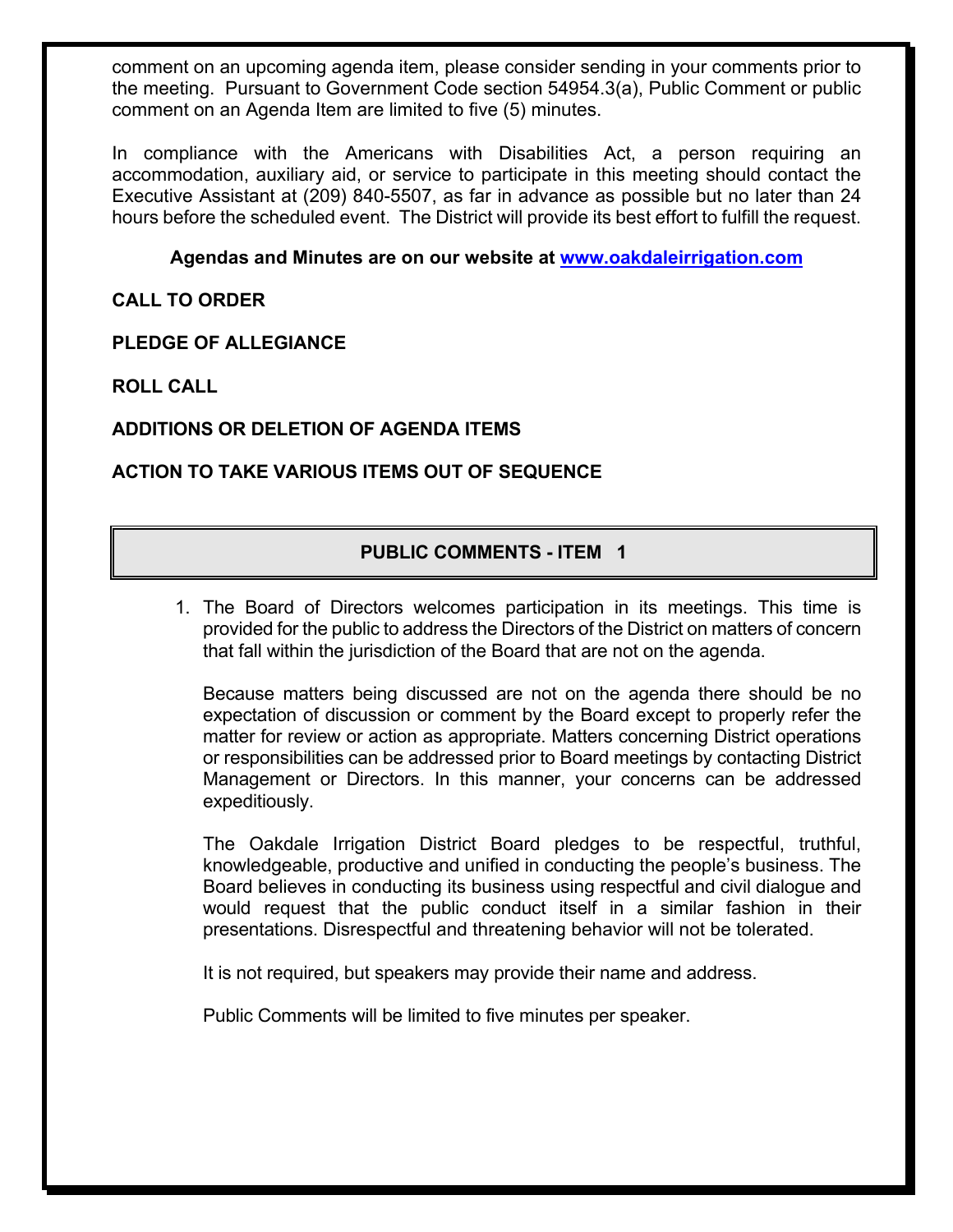# **CONSENT CALENDAR - ITEMS 2 - 8**

Matters listed under the consent calendar are considered routine and will be acted upon under one motion. There will be no discussion of these items unless a request is made to the Board President by a Director or member of the public. Those items will be considered at the end of the consent items.

Only properly noticed agenda matters shall be permitted for discussion.

- 2. Approve the **Board of Directors' Minutes of the Regular Meeting of April 7, 2020 and Resolution Nos. 2020-10, 2020-11, 2020-12, 2020-13, 2020-14, 2020-15, 2020-16 and 2020-17**
- 3. Approve **Oakdale Irrigation District's Statement of Obligations**
- 4. Approve **OID Improvement District's Statement of Obligations**
- 5. Approve the **Monthly Treasurer's Report and Financial Statements for the Two Months Ending February 29, 2020**
- 6. Approve **Monthly Treasurer's Report and Financial Statements for the Three Months Ending March 31, 2020**
- 7. Approve **Adoption of the Resolution for the Designation of Oakdale Irrigation District's Agent for Filing of Applications with the California Governor's Office of Emergency Services (Cal OES) for the Purpose of Obtaining Federal Financial Assistance Related to the COVID-19 Pandemic and any Future Disasters for up to Three Years**
- 8. Approve **Oakdale Irrigation District's Commitment to Funding for the 60% Design Level for the Canyon Tunnel Project**

**ACTION CALENDAR - ITEMS 9 - 14** 

- 9. Review and take possible action to **Adopt the Resolution Accepting the Memorandum of Understanding with the Operating Engineers Local Union No. 3 Bargaining Group Effective January 1, 2020**
- 10. Review and take possible action to **Adopt the Resolution Accepting the Memorandum of Understanding with the Non-Exempt Confidential Bargaining Group Effective January 1, 2020**
- 11. Review and take possible action to **Adopt the Resolution Accepting the Memorandum of Understanding with the Exempt Supervisory Bargaining Group Effective January 1, 2020**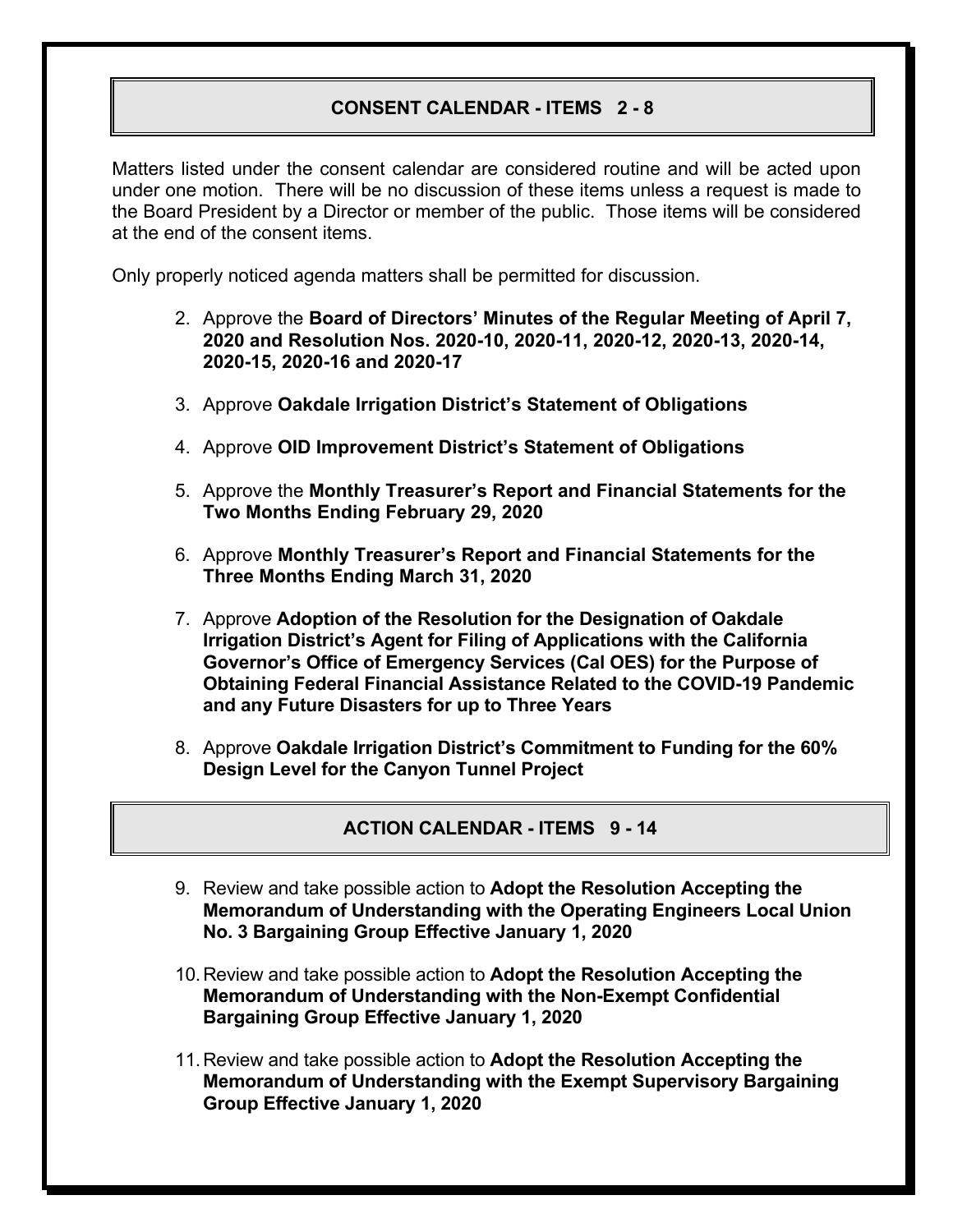- 12. Review and take possible action to **Adopt the Resolution Accepting the Memorandum of Understanding with the Exempt Management Bargaining Group Effective January 1, 2020**
- 13. Review and take possible action to **Adopt the Resolution Approving the Employee 2020 Official Salary and Wage Schedule**
- 14. Review and take possible action to **Request Each Director to Execute a Ralph M. Brown Act Compliance Agreement**

### **DISCUSSION - ITEM 15**

15. Discussion on the **Proposed Changes to the Oakdale Irrigation District Surface Water Shortage Policy**

### **COMMUNICATIONS - ITEM 16**

- 16. **Oral Reports and Comments**
	- A. **General Manager's Report on Status of OID Activities**
	- B. **Committee Reports**

**Ad Hoc Architectural Committee Meeting**, April 8, 2020

**Finance Committee Meeting**, April 8, 2020 (Closed Session) **Government Code** *§***54956.8 Conference with Real Property Negotiator** Negotiating Parties: OID, Federal and State Contractors, SEWD,

 City of Brisbane, City of San Francisco, Mi-Wuks, Local OOD Ag Users Property: Water Agency Negotiators: General Manager and Water Counsel Under Negotiations:Price and Terms

### C. **Directors' Comments/Suggestions**

### **CLOSED SESSION - ITEM 17**

17. Closed Session to discuss the following:

**A. Government Code §54956.8 – Conference with Property Negotiator** 

Negotiating Parties: OID, SSJID, SEWD Property: Water Agency Negotiators: General Manager and Water Counsel Under Negotiations: Price and Terms